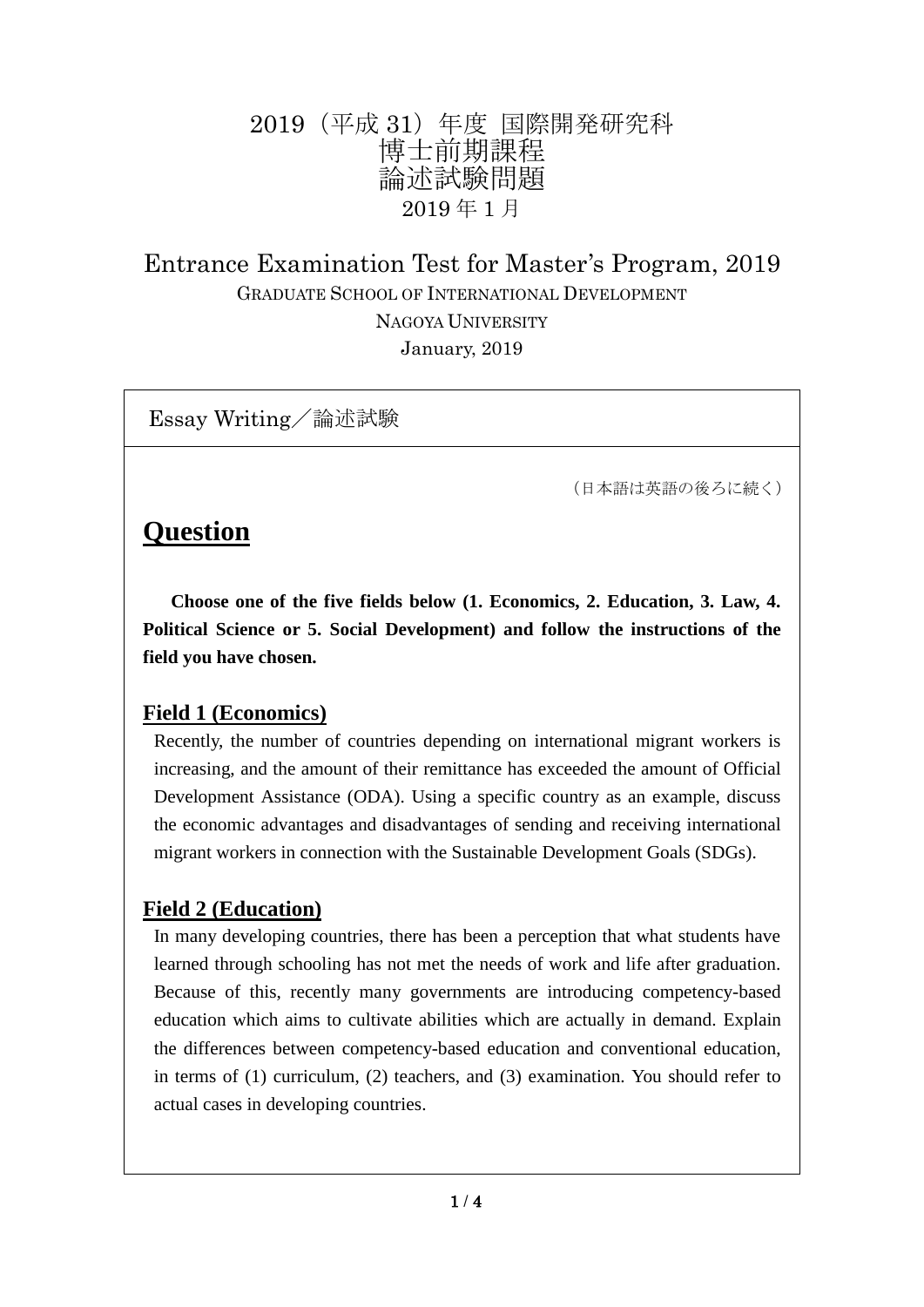## **Field 3 (Law)**

Answer one of the six questions below:

- 3a. Discuss the reason to differentiate between civil and political rights and economic, social and cultural rights. Discuss also the validity of this differentiation.
- 3b. Explain what legal culture is and discuss the relationship between legal technical assistance and legal culture.
- 3c. Discuss whether the use of nuclear weapons is lawful or unlawful in general international law.
- 3d. Discuss how diplomatic privileges and immunities are different from consular privileges and immunities in international law.
- 3e. Explain the exceptions for Regional Trade Agreements (RTAs) from the Most-Favored Nation (MFN) principle of the WTO.
- 3f. Discuss the background of the development of International Investment Agreements (IIAs).

## **Field 4 (Political Science)**

Answer one of the two questions below:

4a. Discuss the relationship between democracy and populism.

4b. What is the realist critique of globalization? Discuss with reference to states, international organizations, and non-state actors such as non-governmental organizations.

### **Field 5 (Social Development)**

Choose one or more of the goals or the targets which are related to social development among the Sustainable Development Goals (SDGs, adopted in 2015) and discuss their importance using concrete examples.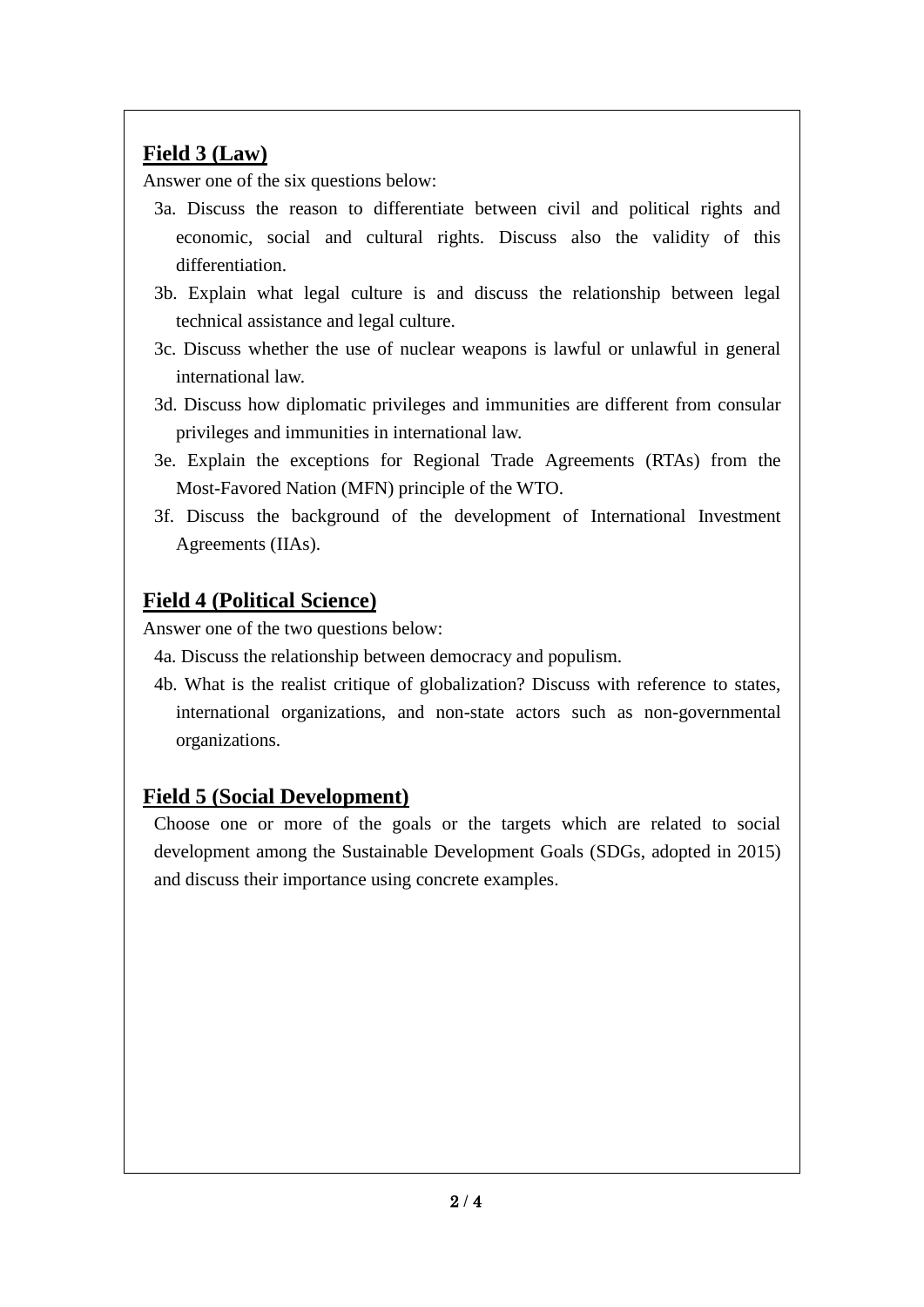# 問題

以下の 5 つの分野 (1.経済、2.教育、3.法学、4.政治、5.社会開発)から 1 つを選び、選択した分野の指示に従って解答しなさい。

# 分野 1(経済)

--------------------------------

近年、海外出稼ぎ労働者に依存している国が増加し、その送金額は政府開発 援助(ODA)を上回っている。ある国を事例に、海外出稼ぎ労働者の送り出 しと受け入れによる経済的メリットとデメリットについて「持続可能な開発 目標(SDGs)」に関連させ説明しなさい。

### 分野 2(教育)

多くの開発途上国では、学校教育で学んだことが、卒業後の仕事や生活での ニーズに合っていないとの認識が生また。そのことから、多くの政府は、近 年、実際に求められる能力を育成することを目指した Competency-based education を導入している。Competency-based education が従来の教育と異 なる点を(1)カリキュラム、(2)教師、(3)試験の観点から述べなさい。その際、 開発途上国の具体的な事例に言及しなさい。

# 分野 3(法)

下記の 6 題から 1 つを選択して回答しなさい。

- 3a.市民的政治的権利と経済的社会的文化的権利を区別して取り扱う理由 について論じなさい。また、その区別の妥当性について論じなさい。
- 3b. 法文化とは何か。また、法整備支援と法文化の関係について論じなさ い。
- 3c. 核兵器使用は、一般国際法上、合法であるか違法であるか論じなさい
- 3d. 外交特権免除と領事特権免除の相違について論じなさい。
- 3e. 地域貿易協定に関する WTO の最恵国待遇原則の例外について説明し なさい。
- 3f. 国際投資協定の発展の背景について論じなさい